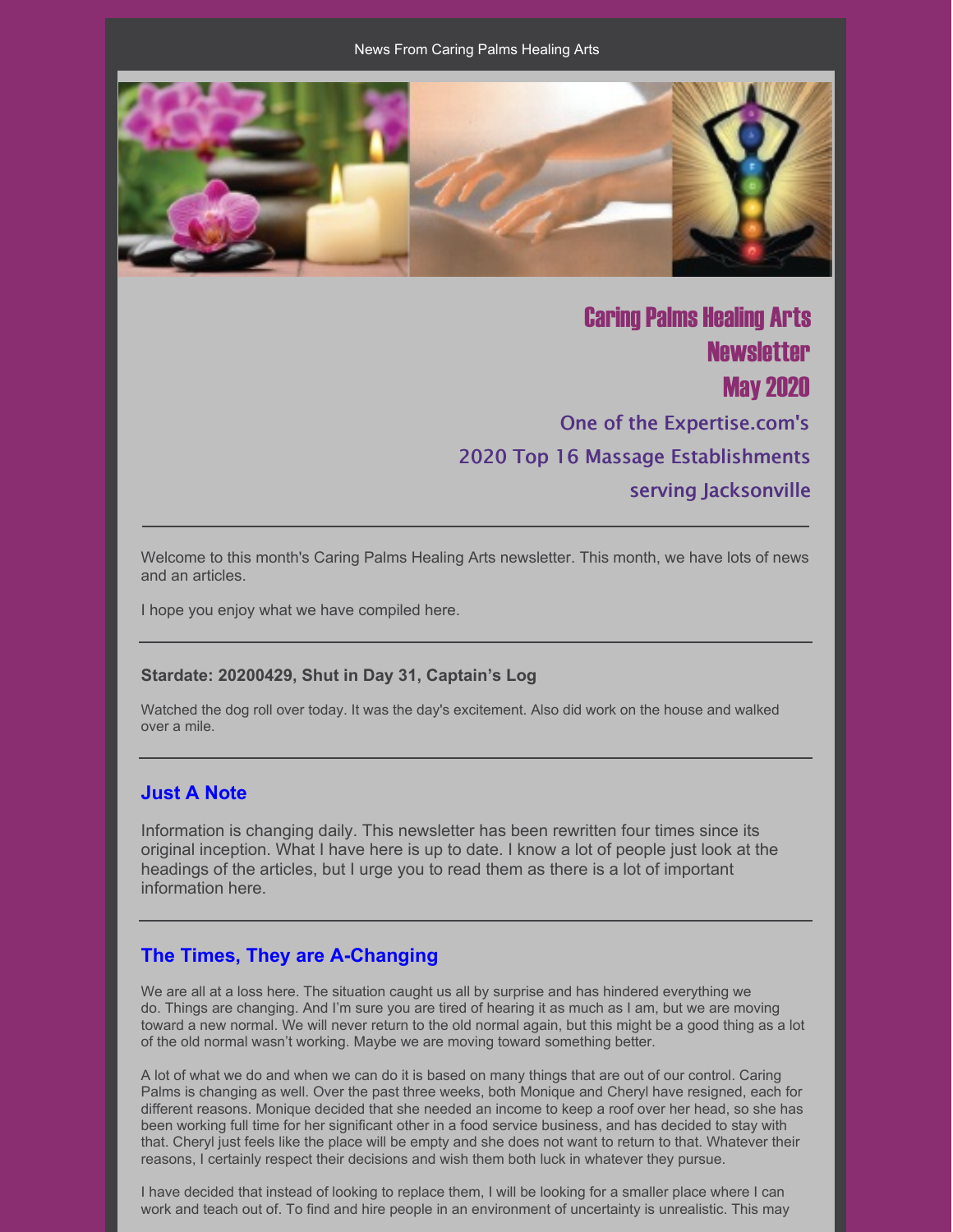also be true in trying to keep the business alive, but it is something I feel I need to do. I feel I need to work, to help people, to continue to learn, and I feel that spirit wants me to continue doing this, even though they are being fairly tight lipped about it at present.

My current lease with the landlord allows me to leave before December with three months notice. The trick is to do that before I am out of money with nothing coming in. I have contacted the landlord, but have not heard anything as to what they would offer or accept. And all attempts to get aid through small business loans or unemployment have thus far failed.

May we live in interesting times. Well, it is pretty interesting right now. I am visualizing moving forward and being able to get back to work as soon as possible whether that be in the current location or someplace new.

## **Questions. Concerns. But No Solid Answers.**

As everyone is aware, we are going through a crisis. We all have questions. We all have concerns. Unfortunately, there are no solid answers yet.

Caring Palms wants to open to continue to help people as we have always done, but there are a lot of factors around dictating what we can do and when. We have been set to be closed by executive order through May 8<sup>th</sup>. But the information that came out today (4/29) says that Phase 1 of the state reopening does not include "personal services" which includes spas,



hair salons, etc. We are presuming that we are in Phase 2 (out of 3) and they are thinking somewhere near the end of May for phase 2 to happen. The key will be how safe it is. I don't personally care what the government says. I care about whether it is truly safe to open (safe for us, safe for you). According to the chart of projections, Florida will reach it's height around May 1<sup>st</sup> through 8<sup>th</sup>. After that, it is predicted that things will go down. The key is… how quickly? Because of social distancing and staying at home, we may have reached that point sooner. The more people say that the curve is flattening, and that they are loosening restrictions, scares me more than anything else. The curve is flattening because we are doing the things we are doing. Relaxing it will make things spike and make it longer until we can return to some type of normalcy.

I am listening to the medical professionals, the ones that know something. What I am not listening to are the politicians that are not doctors, but think they play one on TV. I know people want to get out and do the things they were doing. In response to this, many governors, like the one in Georgia has started removing restrictions and allowing things like massage. This is a recipe for disaster as the virus will continue to spread more which will force us into a crash like they think they are avoiding.

My first concern is that of myself as a therapist, my families, and Caring Palms' clients and their families and making sure they are not at risk. Caring Palms will not open until we are reasonably sure that we will not catch, nor pass on this virus. And massage therapy is a very personal thing as we are touching bodies. This increases the possibility of contracting something, and then passing it on. As a person with a family which includes a wife (both of us in a higher risk group) and her 94 year-old mother, it is paramount that I am not bringing it home, nor spreading to others which includes family, friends and clients.

Our second concern is how quickly business will return once we open. Although our rent has been reduced by one third (at the current location), it still has to be paid even though there is nothing coming in. Any attempts to get aid through a forgivable small business loan, or unemployment have thus far failed. So, we have a certain amount of time before the money simply runs out. I have talked to the landlord's assistant, but not heard back from the landlord directly.

Based on the chart (and hoping that flattening the curve lowers the numbers) and other things we have seen, my gut feeling is that we might be open by the beginning of June. My other gut feeling is that it is the beginning of July. If people are smart, and we use the time wisely, then maybe the June date will be it.

At the moment, I am visualizing returning to business and the schedules being full as people have been in need of our services. Please visualize this with me. Put the energy into us being able to open to so we can do the work you need. If we do this, we can get through it and come out the other side better with a more positive attitude and energies. Stay positive. Stay Shiny.

# **Just For Laughs**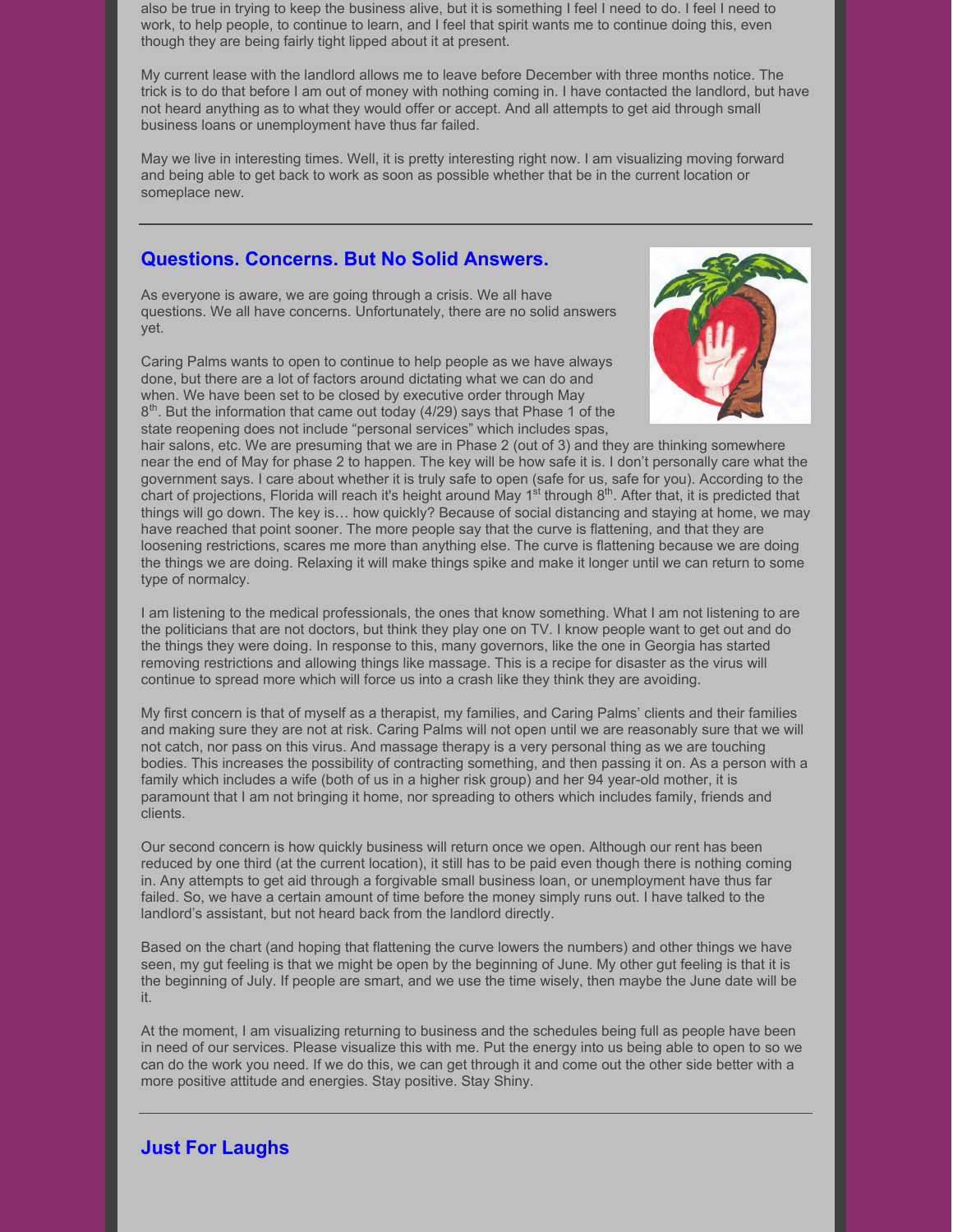

# **Massage in The New Environment**

A lot has been visualized as to what massage might be like in this new atmosphere. Yes, I've seen all the cartoons showing the "Non-Touch COVID-19 Massage" where a client is on a table and the therapist is spraying disinfectant in the air above them while wearing a hazmat suit. I've also seen the one where again the client is on the table, and the therapist is in a hazmat suit reaching through a plexiglass barrier with remote arms to be able to work. And yes, there was even one where sponges were put in gloves on the ends of sticks to do the massage. All unacceptable to me.

There is a council in the state of Florida deciding how the state will open up and addressing each business. The problem is that they don't know what we do. Georgia lumped massage in with tattoo studios. Uhh, not even close. Now this council might be dictating things that say the therapists have to wear gloves to do the massage. That's nice, at least if all the therapist does is use their hands. And if you've never had a massage where the therapist has worn gloves, count yourself lucky.

The point is that if something like that is mandated, then most of what I do will not be possible. I use my forearm A LOT. One also can not do MFR with gloves as it requires skin on skin contact. Basically, it would eliminate the things I do that make me different from every other therapist out there, the things that make me, me. So this is something else I am watching.

The point is that if they mandate things that compromise the work I do, that make it impossible to do the quality of work that I am used to doing, then reopening might not be possible. I will not compromise the quality or integrity of the work I do, or I will simply stop working.

I am hoping it does not come to this, but that is my line in the sand. Let's visualize this not getting crossed.

# **Remote Help Available**

During the shut-in period, Brian is willing to do remote energy healing and mediumship readings. You can request either with a phone call (904-246-2206) or an email. Remote healing will be done without the person having to sit for an assigned period of time. Energy will be sent to download at a particular time as most people receiving distant work do not know they are receiving it.

Mediumship readings will be done by phone or skype. An appointment time will be made and the "meeting" done at the decided time. Brian has never done this before, but is willing to give it a try if someone is in need.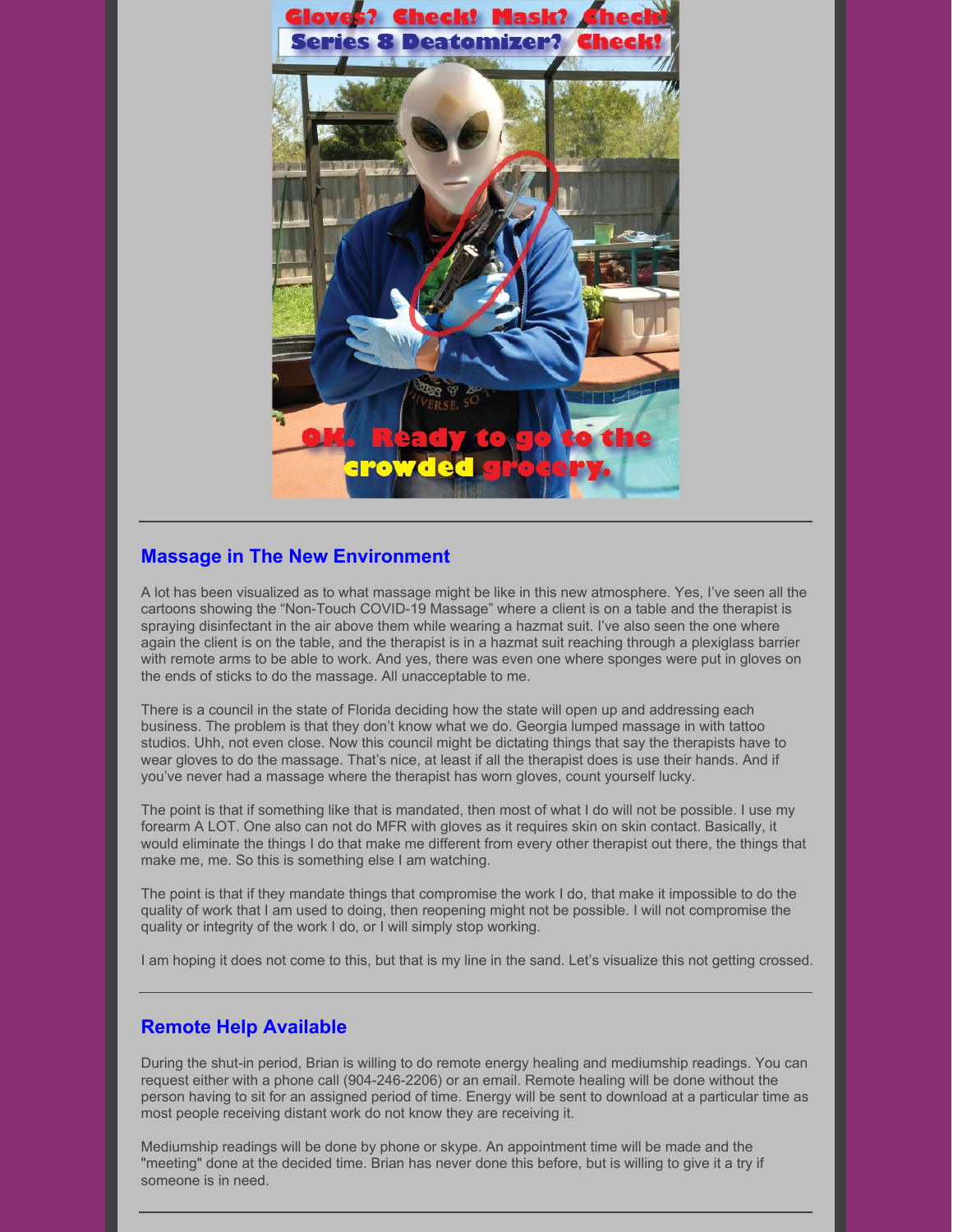# **Classes and Workshops**

We have a number of classes and events scheduled throughout the end of the year, but at this time, we are not able to hold some of them during the current crisis. You will see this reflected in the schedules below. The May Reiki classes are cancelled. The Ascension Theory workshop is postponed to some as yet unknown future date. This may affect the Laura Bogen Group Past Life workshop scheduled on June  $6<sup>th</sup>$ .

Please keep watching the website's Events page, the Class Schedule pages, or this newsletter for more updates.

## **Fear by Brian Dean**

Fear is a killer. It stagnates the mind and body. It locks us into one position, one focus, one outcome.

But what if we could, just for a second, focus on something else? What if we could focus on a sunny day? What if we could focus on pretty flowers? What if we took a moment and focused on positive things out there? You see, there are positive things out there, but they are overshadowed by all the darkness going on.

When you are buried under dirt, you could stay there or, you could reach up, out of the dirt, to the light. This is a time of growth. This is a time to change how we think. To change how we act. To grow internally. It is time to be a seed, to plant yourself firmly in the earth, and reach up and grow toward the light. You get the nutrients from the soil and the rain. You create roots that hold you where you need to be. And then you sprout, and extend up, growing into the light, becoming strong and blossoming.

All it takes is a moment to look away from the problems, from the panic, from the negative… from the fear. See something out there that is positive. Then work with it, towards it. Use it as an example on what you should be doing.

There is a lot of negativity and uncertainty out there. Limit your exposure. Stop watching the news, except maybe once a day. Look out at the sky, the grass, plants, trees, especially the trees. They are something that started as a seed, and grew into what they are now. They stayed focusing on what they are, what they wanted to be. They stood strong by grabbing nutrients from the soil, the water, the air, and the light. This is something you can do. It is time to grow, to be that mighty oak, or that sequoia.

Just take a moment, and look away. Focus on the good. In doing that, make more good. Watch it grow. Keep your focus on that. You are strong. You can do it. You are stronger than you know. We all are.

Use that strength. Grow. Be positive. Be open. And most importantly, be the positive you want to be.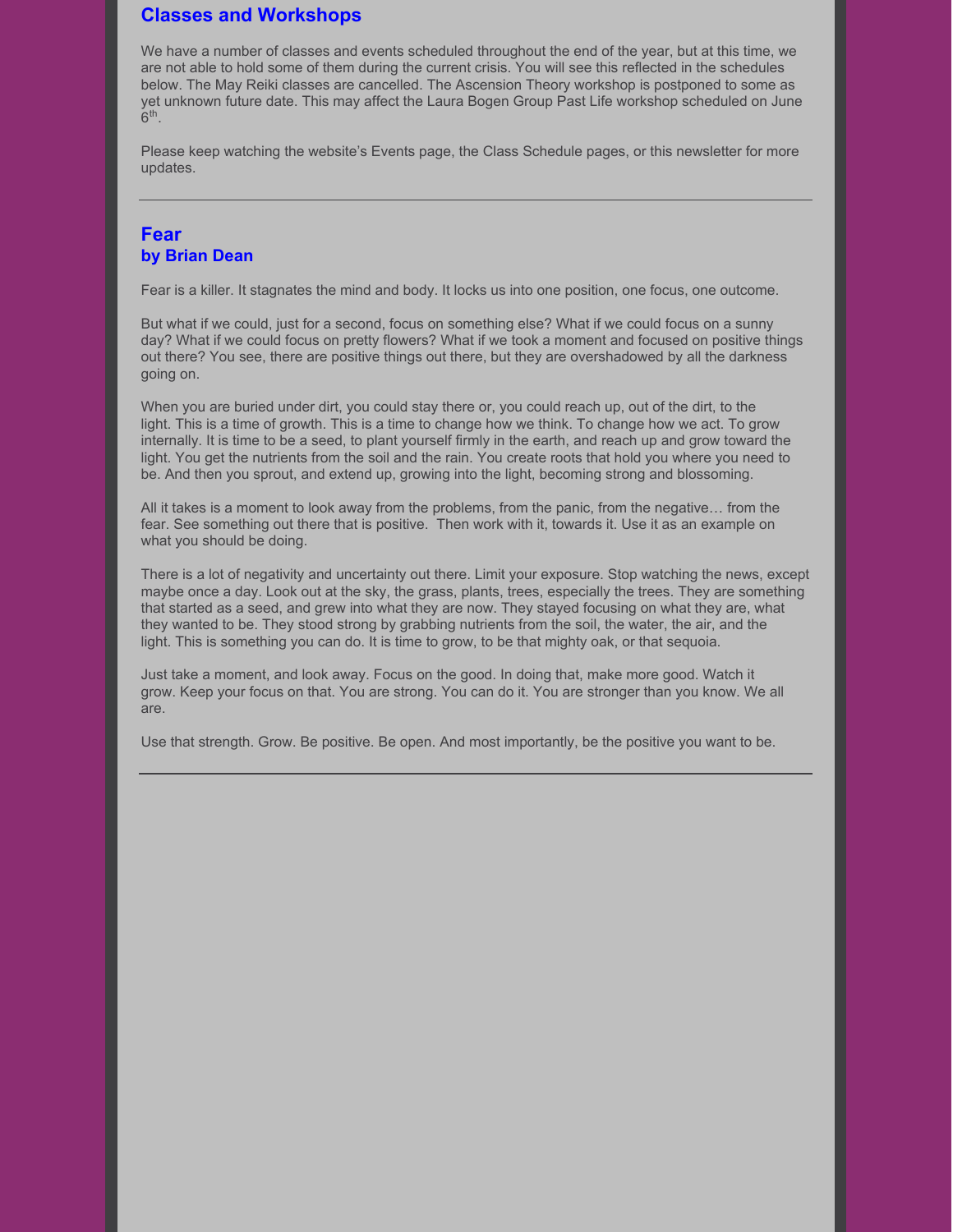

# **Inspirational Video of the Month**

We periodically add new videos to the collection as we make them. These are made to give you new ideas, and possibly something new to think about. Many of them are of previously written articles, but they are given live, not just a reading of what has been written. Also, we just added four new videos. Please check them out.

This month's featured video: **[Hope,](https://www.youtube.com/watch?v=vhhtj_E-yWk) Faith, Belief**



# **Group Past Life Regression**

Saturday, June 6, 2020 at 1:00pm, \$30 Pay at the door, or **[Register](https://www.universe.com/events/group-past-life-regression-may-2020-tickets-9XKL48) Online** now

Join us for an unforgettable experience through space and time at Caring Palms, where you will learn how to utilize your inner senses to recall a past life through a gentle and effective visualization technique in a lovely group setting. This an mindful expansion of your consciousness wherein you can learn answers to lifelong questions, make connections, understand karmic relationships, and so much more. In this safe, judgment-free space, we also have deep and lively discussion on all manner of spiritual, life, and esoteric topics. We speak your language and welcome you with open arms. If you feel pulled to join us on Saturday, all you need is an open and curious mind, and bring a friend if you'd like. Chairs are provided but feel free to bring a yoga mat or pillow if you prefer. To make sure you have a spot, call ahead to reserve your seat.

Laura Bogen, C.Ht., JD, ORDM is a certified hypnotherapist, intuitive coach, and healer. She has been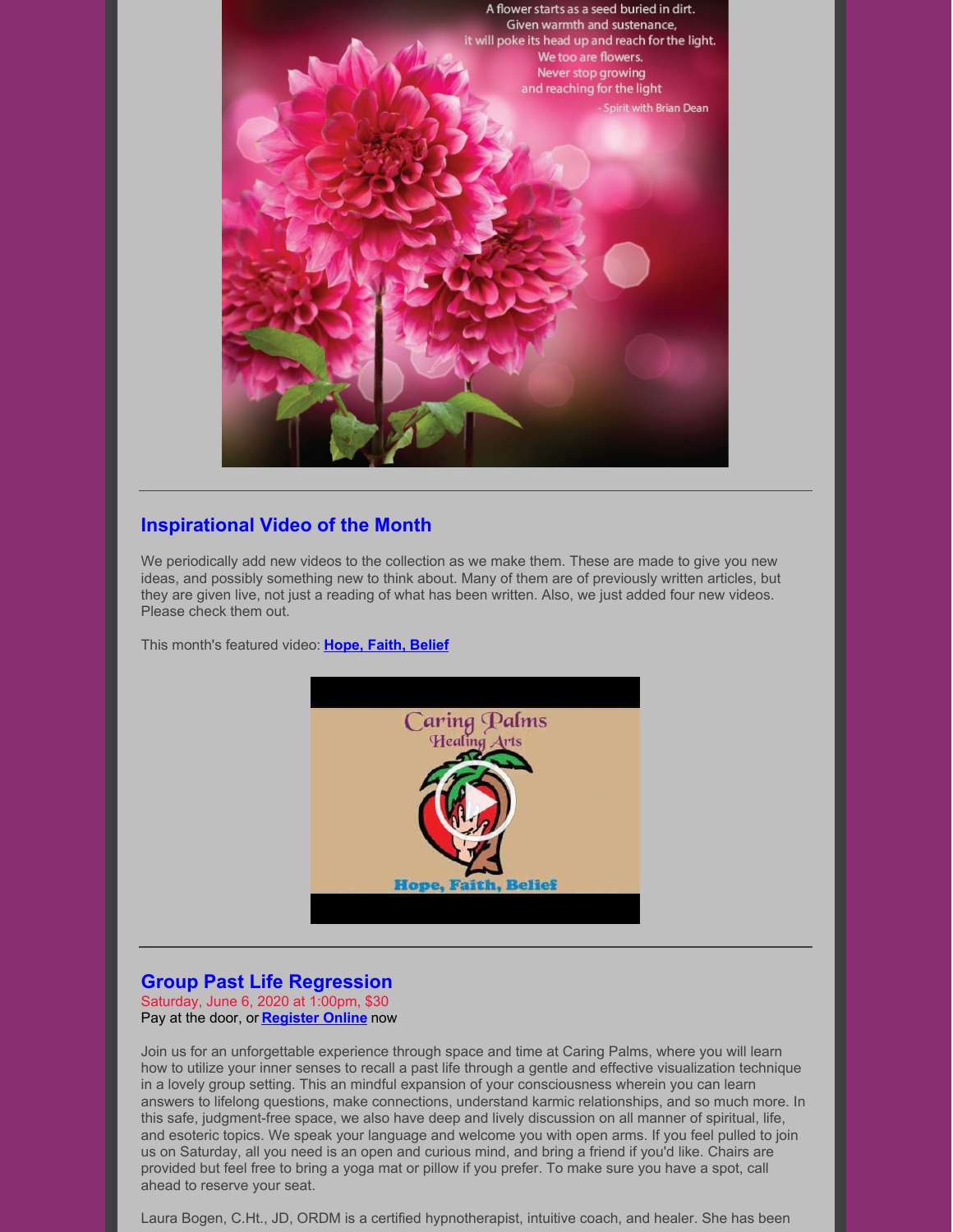holding workshops throughout FL and the Midwest for the past 5 years. For more information or to book a session with Laura while she is in town, visit her **[website](http://www.lightwiseliving.com)** or Facebook at @lightwiseliving.

**Please let us know if you will be coming so we can plan accordingly, and** *please come early* **if you are paying at the door, so we can start the class on time.**

## **Leave a Review, Enter Our Drawing**

Leave a review and be entered in a drawing to win a free session. If you have enjoyed the services at Caring Palms, whether that be massage, Reiki, or classes, or something else, please leave a review on one of the review sites like Google, Facebook, or any of the many places that take reviews. Lately, it has been these reviews that have been bringing new clients into the studio, and all have been glad they found us.

Anyone leaving a review will be entered into the monthly drawing to win a free session (massage or Reiki). Reviews made between the first and last day of each month will go into the drawing, and the winner will be pulled on the first of every month. Thank you all that have left reviews, and congratulations to the people who have already won free sessions.

**Note:** We are asking people not to post on Yelp unless you are a person that posts there regularly. Yelp has some qualifying software that looks at each review, and if you are a regular poster, your comment is deemed "Relevant", otherwise your comment is marked "Not Relevant". While Caring Palms has 20 5 star reviews on Yelp, only seven of them are deemed "Relevant", and one has to go through another step to see the remaining 13.

### **Guided Meditation CDs Available In-House and Online**

The first three guided meditations are now available. We have a small inventory in-house). When these have been sold, we will replenish them (replenishment takes about 10 days). These meditations are also available online as CDs or MP3s and can be purchased through the **[Meditations](http://caringpalms.com/meditations.html) Page**. If you are looking for a safe meditative journey to relax or work, come see us, or purchase one (or all three) online. Available meditations include, Finding Sanctuary, Working Through Past Experiences, and Visiting With Your Guides. We are hoping to have the other three available within a few months.

### **Reiki Class Schedule**



The following is a list of currently scheduled Reiki Classes. Each class (unless otherwise marked) currently has a status of 'Scheduled'. This means that a date has been set, but no one has signed up for it yet. Once a deposit has been received for a class, the status will be 'Confirmed'. Any class marked as 'Closed' has filled up. (Note: In some cases, one may be able to enter a class marked 'Closed' with permission of the instructor.)

You may sign up for any of these through the website, or over the phone with a credit card.

Reiki 1

- May 13 (Wednesday) 10am 5pm**Cancelled**
- June 13 (Saturday) 10am 5pm
- July 8 (Wednesday) 10am 5pm
- August 8 (Saturday) 10am 5pm
- September 9 (Wednesday) 10am 5pm
- October 10 (Saturday) 10am 5pm
- November 11 (Wednesday) 10am 5pm

Reiki 2

- July 22 (Wednesday) 10am 5pm
- October 24 (Saturday) 10am 5pm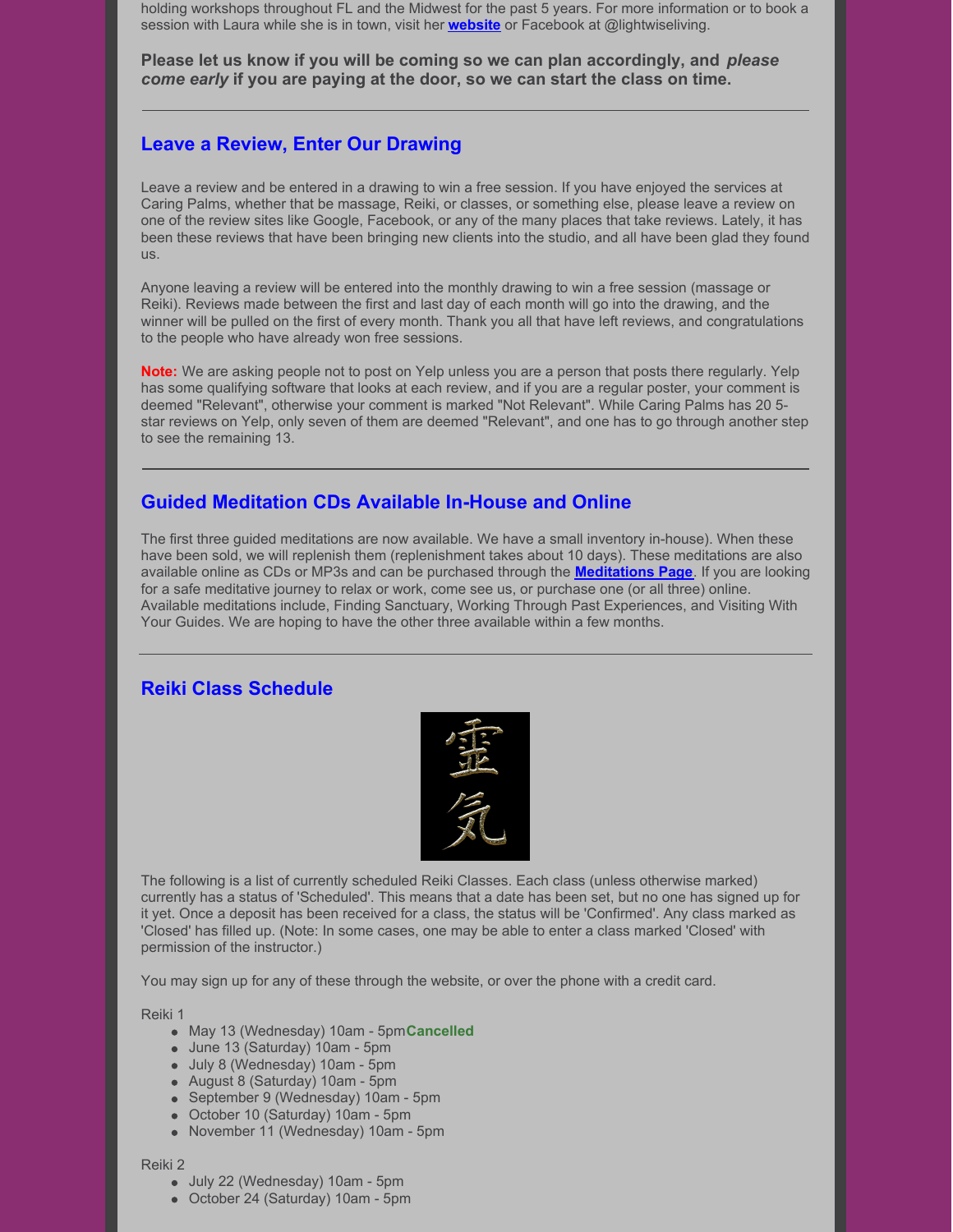Reiki 3

- August 19 (Wednesday) 10am 5pm
- November 21 (Saturday) 10am 5pm

All classes are open to anyone wanting to learn this unique method of hands-on healing. The cost for each class is \$150 no matter what level of Reiki the class is for. A \$50 deposit is required a minimum of seven (7) days prior to the class date (or permission of the instructor) to reserve a space in the class. Classes with no deposits received by the cut off date will be canceled. All class statuses may be viewed under Reiki, Reiki Class Information, and Class Schedule. You can also sign up for classes there. (Check the website for the location.)

**Each Reiki class is Florida Board of Massage Approved for six (6) Continuing Education Hours (CEUs)**

# **Advanced Body Mechanics and Techniques**

The following is a list of currently scheduled classes. This class is a two-day class worth 12 CE hours for massage therapists. Each class (unless otherwise marked) currently has a status of 'Scheduled'. This means that a date has been set, but no one has signed up for it yet. Once a deposit has been received for a class, the status will be 'Confirmed'. The schedule is as follows:

You may sign up for any of these through the website, or over the phone with a credit card.

- June 27 June 28 (Saturday 9am 5pm and Sunday 10am 4pm)
- September 16 September 17 (Wednesday 9am 5pm and Thursday 10am 4pm)

All classes are scheduled to be held at the Caring Palms Studio. Should the location change, that change will be on the website and students notified.

Maximize your results with less effort. Utilize the science of martial arts and apply it to massage. Advanced Body Mechanics and Techniques for Massage Therapists, is designed to reconnect the massage therapist with proper body mechanics and techniques while putting a new twist on things and showing how to get more pressure with little effort. While it does go over some basics, it takes body mechanics to a new level where every move involves the use of the therapist's entire body so they can work without hurting themselves. The class being part lecture, part hands-on practice takes positions, centering, and the proper use of body strength from Japanese martial arts and applies them to the art of massage therapy. It also shows how to focus one's energies to increase their strength with simple exercises meant to teach the student how to 'think' beyond where they are working so they can get deeper into the client and to channel their energies to the point of thought. The student will learn how to focus their energies and use their body to do deep work and not get hurt. This class will help anyone to work deeply with less effort no matter if one is 90 pounds or 250 pounds. This class is for both the seasoned therapist and the new therapist. It will show moves everyone does, but in a new light as well as moves many people may not have seen before. The idea is not to dictate how to practice, but to show better body mechanics which the therapist can adapt to what they do. This is true whether they adapt all of it or just part of it.

#### **Florida Board of Massage Approved for twelve (12) Continuing Education Hours (CEUs) Class Cost: \$300**

This class is for licensed massage therapists or anyone that regularly uses massage in their practice. For those looking to learn basic massage for relaxation for their partner or friends, see the website on the Massage For Couples classes.

To sign up for classes, go to the website and select Continuing Education, Advanced Body Mechanics and Techniques, and Class Schedule to see additions and changes or to sign up.

# **Caring Palms Hosts Mediumship Classes**

Every month, Caring Palms is host a mediumship class taught by Marilyn Jenquin of the International Foundation for Spiritual Knowledge. In this class, Marilyn teaches the British style of mediumship (this is similar to the style used by John Edward). Each class contains a lecture, a meditation, and class exercises. This is for all ranges of students from the beginner, to the long time student.

Mediumship is a method of communicating with people who are no longer in their physical body, but in the spirit world. The class teaches students to do evidential readings as exercises so they get comfortable developing a relationship with those in spirit. This class is for anyone wanting to work with spirit whether they intend to become professional mediums or simply to use it in their everyday lives.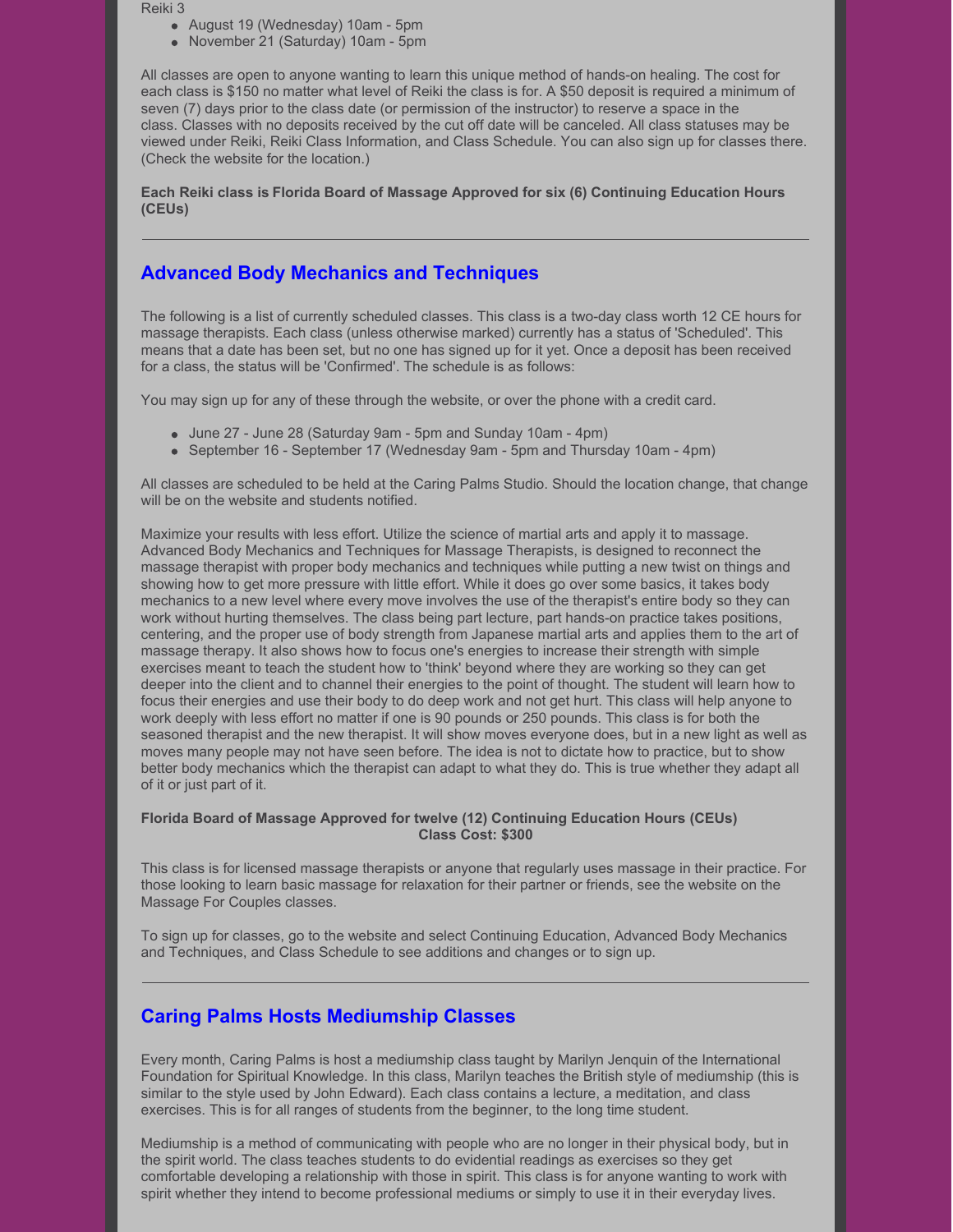Classes are usually scheduled the fourth Thursday of each month from 1pm to 3:30pm at the Caring Palms studio. For more information, go to the **IFSK [Website](http://www.ifsk.org/)** where you can learn more about this, check class schedules and locations, and get contact information.

### **Caring Palms Hosts Guided Meditation with Euboea** Weekly on Monday evenings, cost \$10

Yoga Nidra is a deeply relaxing and restorative, sleep-based, guided meditation that helps take one out of the thinking mind and into the feeling body. The practice aids in unlocking the natural healing potential from within. No prior experience required.

Get comfy! Bring your mat, blanket, knee bolster and pillow for reclining on the floor or sitting in a chair for about 45 minutes.

Come join our weekly, small group practice on Mondays at 6:30 PM sharp. Arrive a little early to sign-up and settle in. Space is limited.

Direct your questions to Euboea a[tohboya555@gmail.com](mailto:ohboya555@gmail.com). (Caring Palms also teaches meditation in their regularly scheduled hours.)

## **Brian Offering Readings**

Brian is now doing readings to anyone that wants to sit for one for \$50 for up to one hour. Keep in mind, these are mediumship readings, not psychic readings. If you have an interest, please contact Brian and something can be scheduled. These can also be scheduled from the website.



### **Caring Palms Promise**

At Caring Palms, we pledge to do the best work we can at every session. We not only do this to **continue to earn your business, but because we believe that you deserve the best care possible** every time you are here. This is true whether it is massage, or energy work, or classes. This is our **promise. This is what we will continue to do.**

### **Forward This Newsletter**

Did you know that Caring Palms offers a Referral Bonus? Forward this newsletter to people you know, and if they come in for a session and give your name, you will get \$5 off your next purchase. And the beauty of this is that it is cumulative. If two people come in, you get \$10 off your next purchase, three people, \$15 off, and so forth. So if you know people that could benefit from any of the services we offer (and everyone can), forward this newsletter to them. If they come in, you will benefit as well.

### **Can We Answer Your Questions?**

You have Questions? Maybe we have answers. Each month, we write articles on a variety of subjects. Is there something that you would like to see us write about? Do you have questions that you'd like answered? Do you have questions on massage? On Reiki? On energy work in general? Submit your questions or requests to **[Brian@CaringPalms.com](mailto:brian@caringpalms.com)** we will try to see if we can answer them for you.